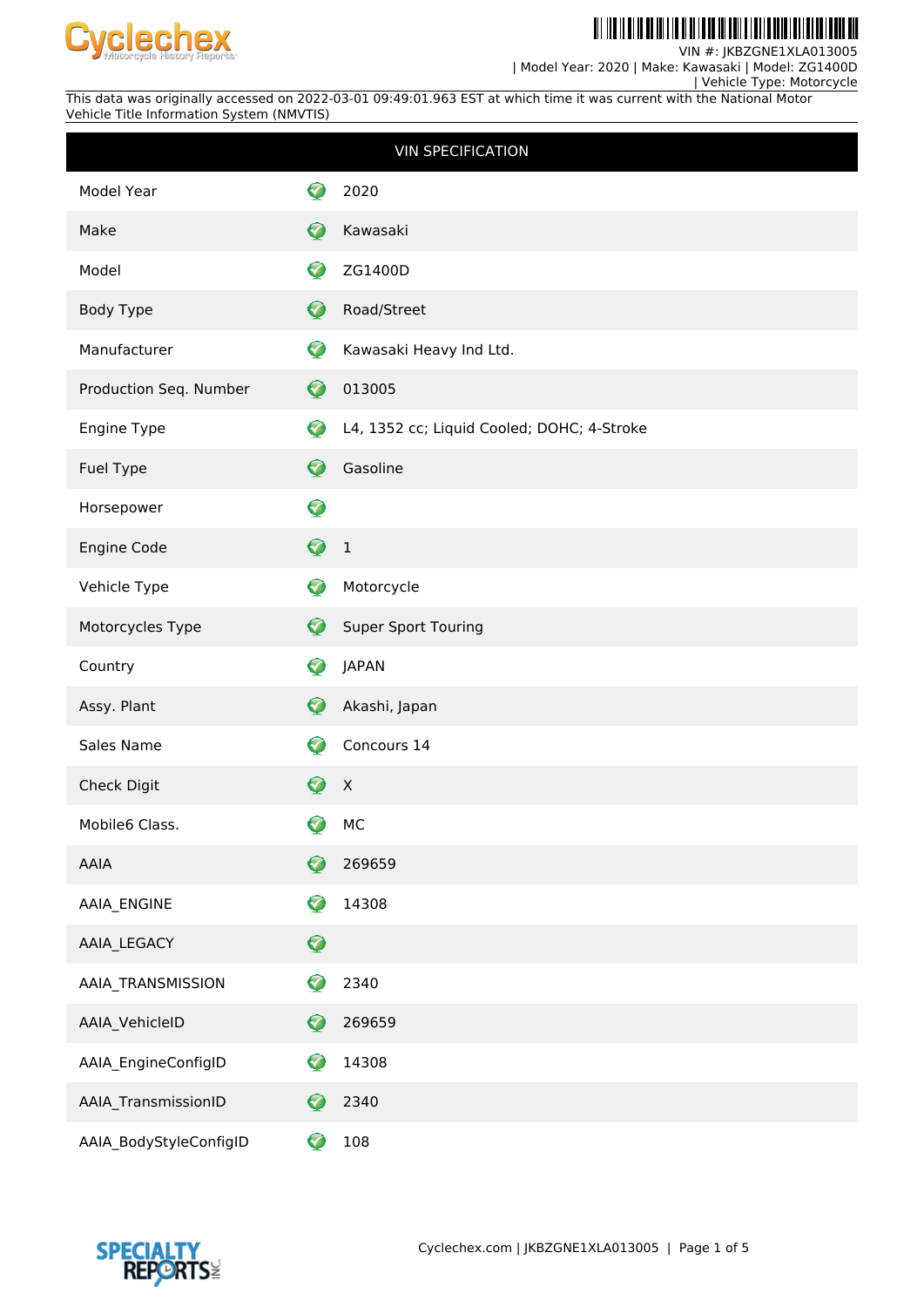

# IO IO OI IO OO III I IO OI II I IO OO III I DOI O I IO I DOI I

VIN #: JKBZGNE1XLA013005 | Model Year: 2020 | Make: Kawasaki | Model: ZG1400D

| Vehicle Type: Motorcycle

This data was originally accessed on 2022-03-01 09:49:01.963 EST at which time it was current with the National Motor Vehicle Title Information System (NMVTIS)

| AAIA BrakeConfigID      | 19                         |
|-------------------------|----------------------------|
| AAIA_DriveTypeID        | $\overline{4}$             |
| AAIA_SpringTypeConfigID | 15<br>$\blacktriangledown$ |

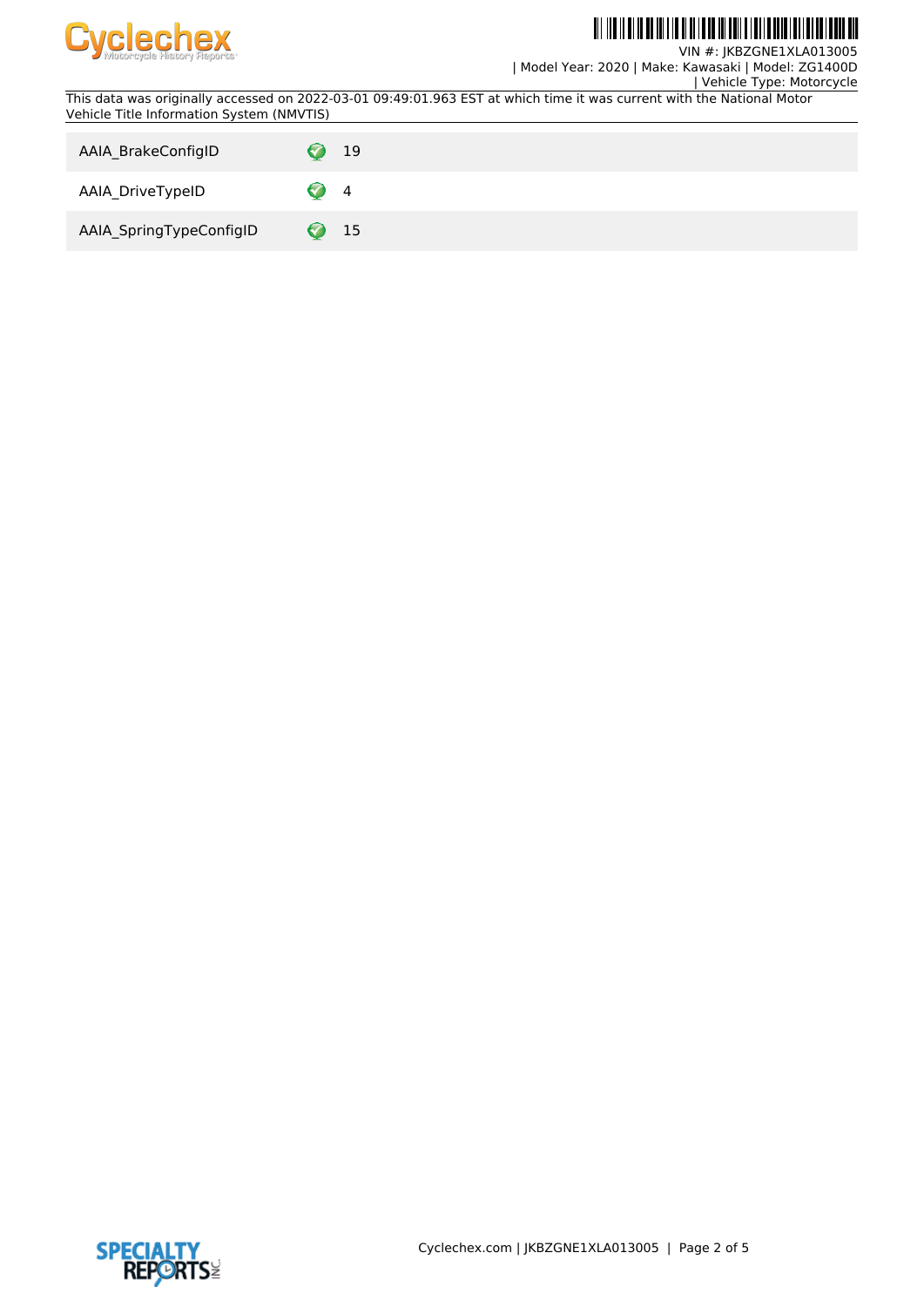

VIN #: JKBZGNE1XLA01 | Model Year: 2020 | Make: Kawasaki | Model: ZG1400D

| Vehicle Type: Motorcycle

This data was originally accessed on 2022-03-01 09:49:01.963 EST at which time it was current with the National Motor Vehicle Title Information System (NMVTIS)

## **MULTI-STATE VEHICLE HISTORY REPORT**

| <b>CONDITION HISTORY</b>       |           |                                       |  |  |
|--------------------------------|-----------|---------------------------------------|--|--|
| <b>Brand Category</b>          |           | <b>NMVTIS Search Result</b>           |  |  |
| <b>Total Loss</b>              | ❤         | No Title Brand found by Cyclechex.com |  |  |
| Salvage                        | 3         | No Title Brand found by Cyclechex.com |  |  |
| Disclosed Damage               | Ø         | No Title Brand found by Cyclechex.com |  |  |
| <b>Bond</b>                    | 7         | No Title Brand found by Cyclechex.com |  |  |
| Flood                          | ❤         | No Title Brand found by Cyclechex.com |  |  |
| Cars/Cash for Clunkers         | $\bullet$ | No Title Brand found by Cyclechex.com |  |  |
| Gray Market                    | ଚ         | No Title Brand found by Cyclechex.com |  |  |
| Junk                           | ❤         | No Title Brand found by Cyclechex.com |  |  |
| Manufacturer Brand             | ❤         | No Title Brand found by Cyclechex.com |  |  |
| New/Re-Issued VIN              | 3         | No Title Brand found by Cyclechex.com |  |  |
| Odometer                       | 3         | No Title Brand found by Cyclechex.com |  |  |
| Rebuilt/Repaired/Reconstructed | 0         | No Title Brand found by Cyclechex.com |  |  |
| Dismantled                     | ❤         | No Title Brand found by Cyclechex.com |  |  |
| Rental/Taxi/Police             | ❤         | No Title Brand found by Cyclechex.com |  |  |
| Agricultural/Logging Vehicle   | ❤         | No Title Brand found by Cyclechex.com |  |  |
| <b>Title Copy</b>              | ❤         | No Title Brand found by Cyclechex.com |  |  |
| Antique/Classic                | ♡         | No Title Brand found by Cyclechex.com |  |  |
| Undisclosed Lien               | Ø         | No Title Brand found by Cyclechex.com |  |  |

| <b>TITLE HISTORY</b> |               |                   |            |          |  |
|----------------------|---------------|-------------------|------------|----------|--|
| <b>State</b>         | <b>Status</b> | VIN               | Issue Date | Odometer |  |
| New Mexico           | Current       | IKBZGNE1XLA013005 | 12/28/2021 | 3 Miles  |  |
| .                    | .             |                   |            |          |  |

No historical title records for this vehicle.

### JUNK AND SALVAGE INFORMATION

No Junk/Salvage Reportings Found

### RECALL DATA FROM NATIONAL HIGHWAY TRAFFIC SAFETY ADMINISTRATION (NHTSA)

No Recall Data Found

### INSURANCE INFORMATION

Occurrence **Reporting Entity Reporting Entity Date of Insurance Claim** 

No Total Loss Reportings Found

| LIEN INFORMATION                              |      |  |  |
|-----------------------------------------------|------|--|--|
| <b>Entity Title</b>                           | Date |  |  |
| There are no liens reported for this vehicle. |      |  |  |

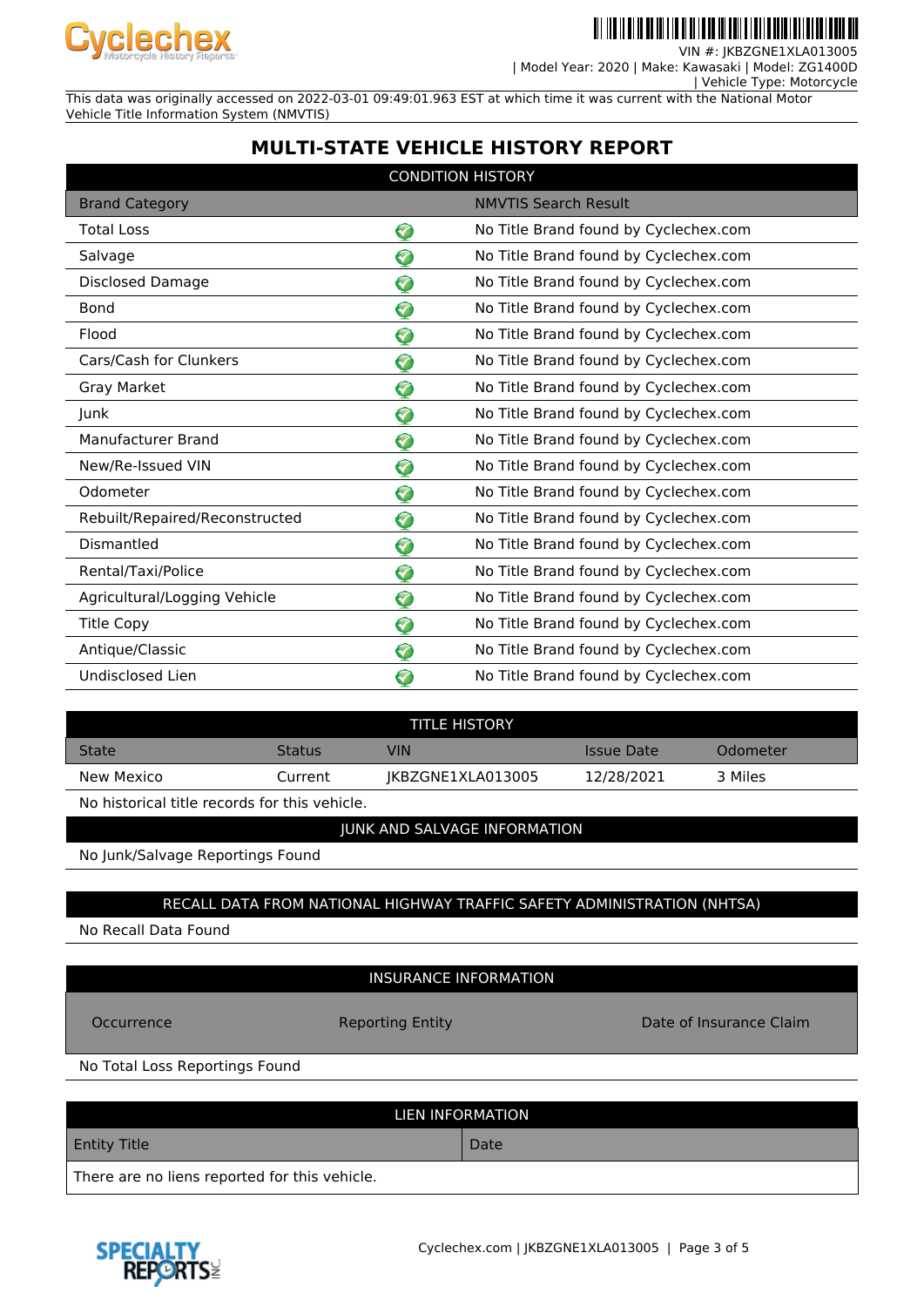

VIN #: JKBZGNE1XLA013005

 | Model Year: 2020 | Make: Kawasaki | Model: ZG1400D | Vehicle Type: Motorcycle

This data was originally accessed on 2022-03-01 09:49:01.963 EST at which time it was current with the National Motor Vehicle Title Information System (NMVTIS)

Lien data does not include information on all motor vehicles in the United States because not all lienholders provide information to the source of this lien data.

| <b>DETAILS</b>       |                   |  |  |  |  |
|----------------------|-------------------|--|--|--|--|
| <b>Standard Data</b> |                   |  |  |  |  |
| identification       | JKBZGNE1XLA013005 |  |  |  |  |

#### DISCLAIMER

## **NMVTIS Consumer Access Product Disclaimer**

The National Motor Vehicle Title Information System (NMVTIS) is an electronic system that contains information on certain automobiles titled in the United States. NMVTIS is intended to serve as a reliable source of title and **brand** history for automobiles, but it does not contain detailed information regarding a vehicle's repair history.

All states, insurance companies, and junk and salvage yards are required by federal law to regularly report information to NMVTIS. However, NMVTIS does not contain information on all motor vehicles in the United States because [some states](https://vehiclehistory.bja.ojp.gov/nmvtis_states) are not yet providing their vehicle data to the system. Currently, the data provided to NMVTIS by states is provided in a variety of time frames; while some states report and update NMVTIS data in "real-time" (as title transactions occur), other states send updates less

frequently, such as once every 24 hours or within a period of days. Information on previous, significant vehicle damage may not be included in the system if the vehicle was

never determined by an insurance company (or other appropriate entity) to be a "total loss" or branded

by a state titling agency. Conversely, an insurance carrier may be required to report a "total loss" even if

the vehicle's titling-state has not determined the vehicle to be "salvage" or "junk." A vehicle history report is NOT a substitute for an independent vehicle inspection. Before making a

decision to purchase a vehicle, consumers are **strongly encouraged to also obtain an independent**

**vehicle inspection** to ensure the vehicle does not have hidden damage. The [Approved NMVTIS Data](https://vehiclehistory.bja.ojp.gov/nmvtis_vehiclehistory)

[Providers](https://vehiclehistory.bja.ojp.gov/nmvtis_vehiclehistory) (look for the NMVTIS logo) can include vehicle condition data from sources other than NMVTIS. NMVTIS data **INCLUDES** (as available by those entities required to report to the System):

Information from [participating](https://vehiclehistory.bja.ojp.gov/nmvtis_states) state motor vehicle titling agencies. Information on automobiles, buses, trucks, motorcycles, recreational vehicles, motor homes, and

tractors. NMVTIS may not currently include commercial vehicles if those vehicles are not

included in a state's primary database for title records (in some states, those vehicles are

managed by a separate state agency), although these records may be added at a later time. Information on "brands" applied to vehicles provided by participating state motor vehicle titling

agencies. Brand types and definitions vary by state, but may provide useful information about

the condition or prior use of the vehicle.

Most recent odometer reading in the state's title record.

Information from insurance companies, and auto recyclers, including junk and salvage yards,

that is required by law to be reported to the system, beginning March 31, 2009. This information

will include if the vehicle was determined to be a "total loss" by an insurance carrier. Information from junk and salvage yards receiving a "cash for clunker" vehicle traded-in under